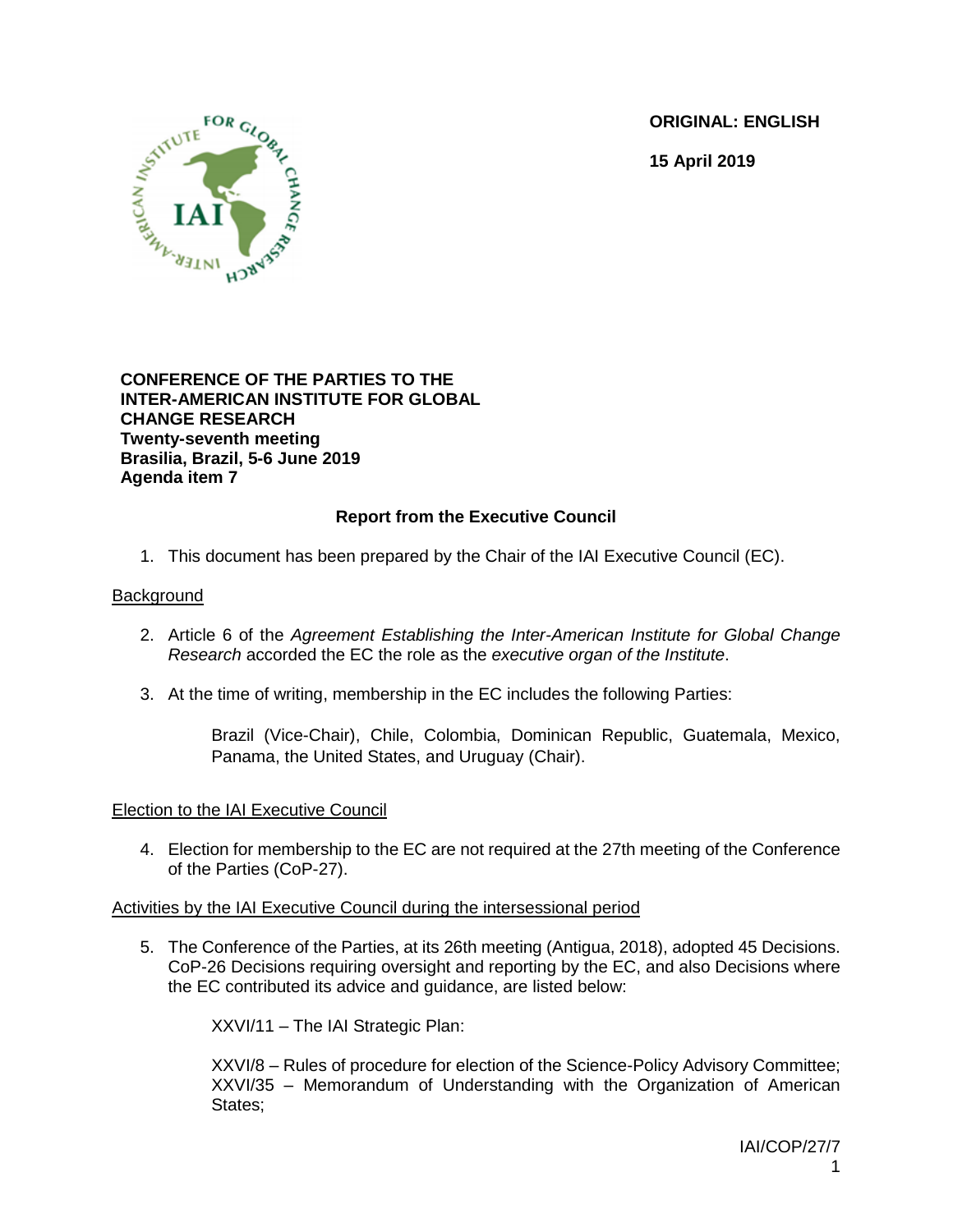XXVI/42 - Flexible mechanism to facilitate the funding of scientific projects on global change in the Americas

Decision XXVI/11 – The IAI Strategic Plan

- 6. Parties which were also members of the EC that contributed to the drafting of the IAI Strategic Plan include Brazil, the United States and Uruguay. The IAI Directorate has acknowledged to the Chair of the EC the valuable contributions by the Parties and by the members of the EC to the draft Strategic Plan.
- 7. The draft IAI Strategic Plan is presented to CoP-27 in document no. IAI/COP/27/14, *Ad hoc committee report on Decision XXVI/26: IAI Strategic Plan*. The EC recommends adoption of the IAI Strategic Plan by CoP-27.

Decision XXVI/8 – Rules of procedure for election of the Science-Policy Advisory **Committee** 

- 8. The EC participated in meetings of the Scientific Advisory Committee (SAC) and the Science-Policy Advisory Committee (SPAC) where rules of procedure where discussed and recommended.
- 9. The draft rules of procedure drafted by the EC, the SAC and the SPAC are reported in CoP-27 document no. IAI/COP/27/9/Annex 2, *Decision XXVI/8: Rules of procedure for the Science-Policy Advisory Committee*. The EC recommends the adoption of the draft rules of procedure by CoP-27.

Decision XXVI/34 – Memorandum of Understanding with the Organization of American **States** 

- 10. The Chair of the EC discussed with the IAI Directorate the establishment of a Memorandum of Understanding (MoU) with the Organization of American States (OAS).
- 11. A copy of the MoU is available in CoP-27 document no. IAI/COP/27/18a, *Memorandum of Understanding with the Organization of American States*. Members of the EC are invited to take note of the MoU.
- 12. The EC looks forward to collaboration with the OAS and requests the IAI Directorate to inform the EC of activities implemented jointly with that Organization.

Decision XXVI/42 - Flexible mechanism to facilitate the funding of scientific projects on global change in the Americas

13. The Chair of the EC participated in discussions with the IAI Directorate and provided guidance on efforts to establish a *Flexible mechanism to facilitate the funding of scientific projects on global change in the Americas*.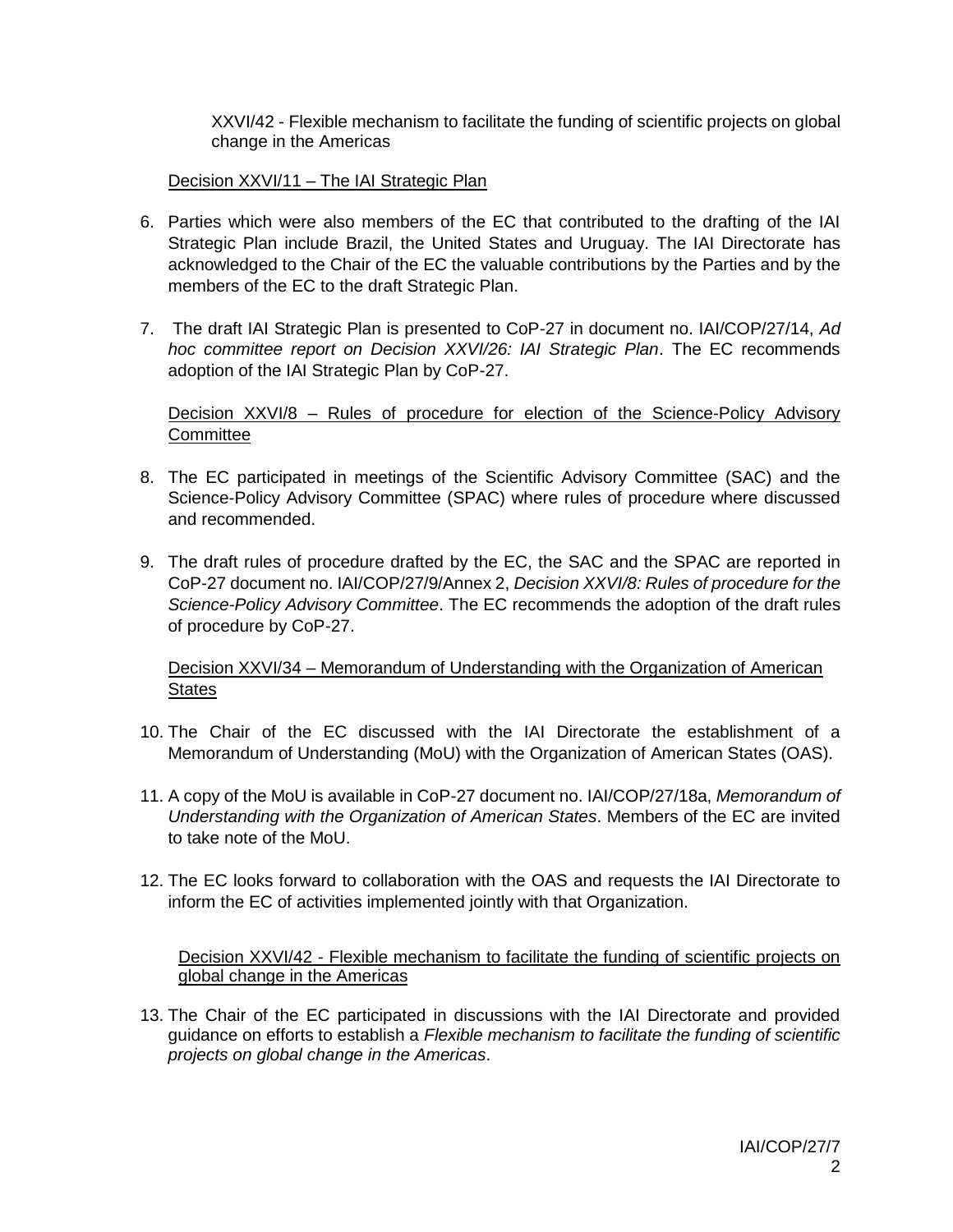- 14. The EC notes in particular the efforts by the IAI Directorate to provide information to Parties related to possible participation in the Belmont Forum's Collaborative Research Action (CRA) program. The CRA may offer Parties increased funding from alternate sources for projects related to global change.
- 15. The EC recommends that the IAI Directorate continue its joint work with the Belmont Forum on CRAs and inform Parties of opportunities where participation may be possible.

## Work of the EC not related to Decisions

## Participation in the Advisory Committee for the Selection of the IAI Science Director.

- 16. The Chair of the EC was invited by the IAI Directorate to participate in the Advisory Committee for the Selection of the IAI Science Director. Members of the Advisory Committee include: the EC Chair, the SAC Chair, the SPAC Chair, the IAI Executive Director and appropriate staff of the IAI Directorate.
- 17. A total of 52 applications were received from 13 of the 19 Parties to the IAI, including: Argentina, Bolivia, Brazil, Canada, Chile, Cuba, Ecuador, Mexico, Paraguay, Peru, Uruguay, United States and Venezuela.
- 18. The IAI Directorate distributed the 52 applications to the Advisory Committee, made a preliminary review of candidates and flagged a total of 9 candidates that met fully the requisites of the vacancy announcement.
- 19. Of interest is that several applications where received from States not party to the *Agreement*, including Guyana, Ethiopia, India, Italy, United Arab Emirates and Zambia perhaps indicating greater awareness of the work of the IAI at a global level.
- 20. At the time of writing, a meeting is scheduled for the end of April for the Committee to select a final candidate. It is hoped that a selection will be made prior to the CoP-27.

## The provision of advice regarding the revisions to the Scientific Agenda

- 21. The Chair of the EC was briefed by the IAI Directorate on the results of work by the SAC and the SPAC to the IAI Scientific Agenda, in accordance with Article III of the *Agreement*, and provided its views and advice on the revised agenda.
- 22. The EC recommends adoption by CoP-27 of the revised IAI Scientific Agenda.

# Auditors Report and approval of Financial Status Report, Financial items to be forwarded to the CoP-27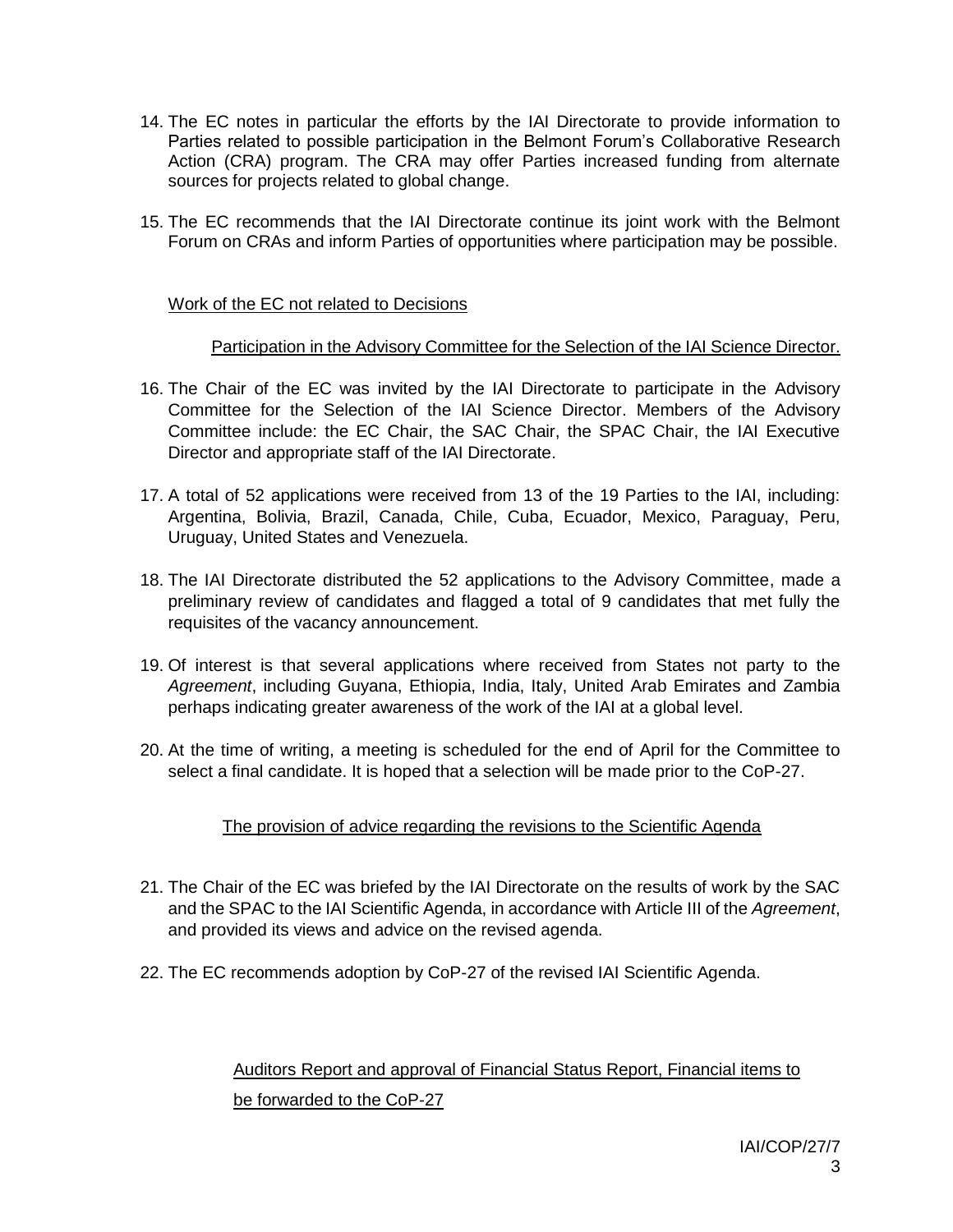- 23. At the time of writing, the Chair of the EC has not received copies of the IAI Auditors Report and IAI Financial Status Report. The IAI Directorate has informed the Chair that it has not received all documentation and reports required from Principal Investigators of CRN3 projects to be able to close accounts and draft the financial reports.
- 24. The EC will forward its recommendation to the CoP-27 on receipt and review of above documents.
- 25. However, a draft decision is provided in brackets ([ ]) approving the IAI Auditors Report and IAI Financial Status Report in the Annex to this report. However, it is noted that final approval is contingent on review of the documents by the Finance Advisory Committee and its recommendation to the EC and CoP-27.
- 26. A draft decision is also provided in brackets ([ ]) approving the IAI Core Budget and Country Contributions for FY 2019-2020 and the Preliminary request 2020-2022. Similar to the above, final approval is contingent on review of the documents by the Finance Advisory Committee and its recommendation to the EC and CoP-27.

### Recommendation

27. The Executive Council is invited to take note of the draft decisions and recommendations contained in the Annex to this document.